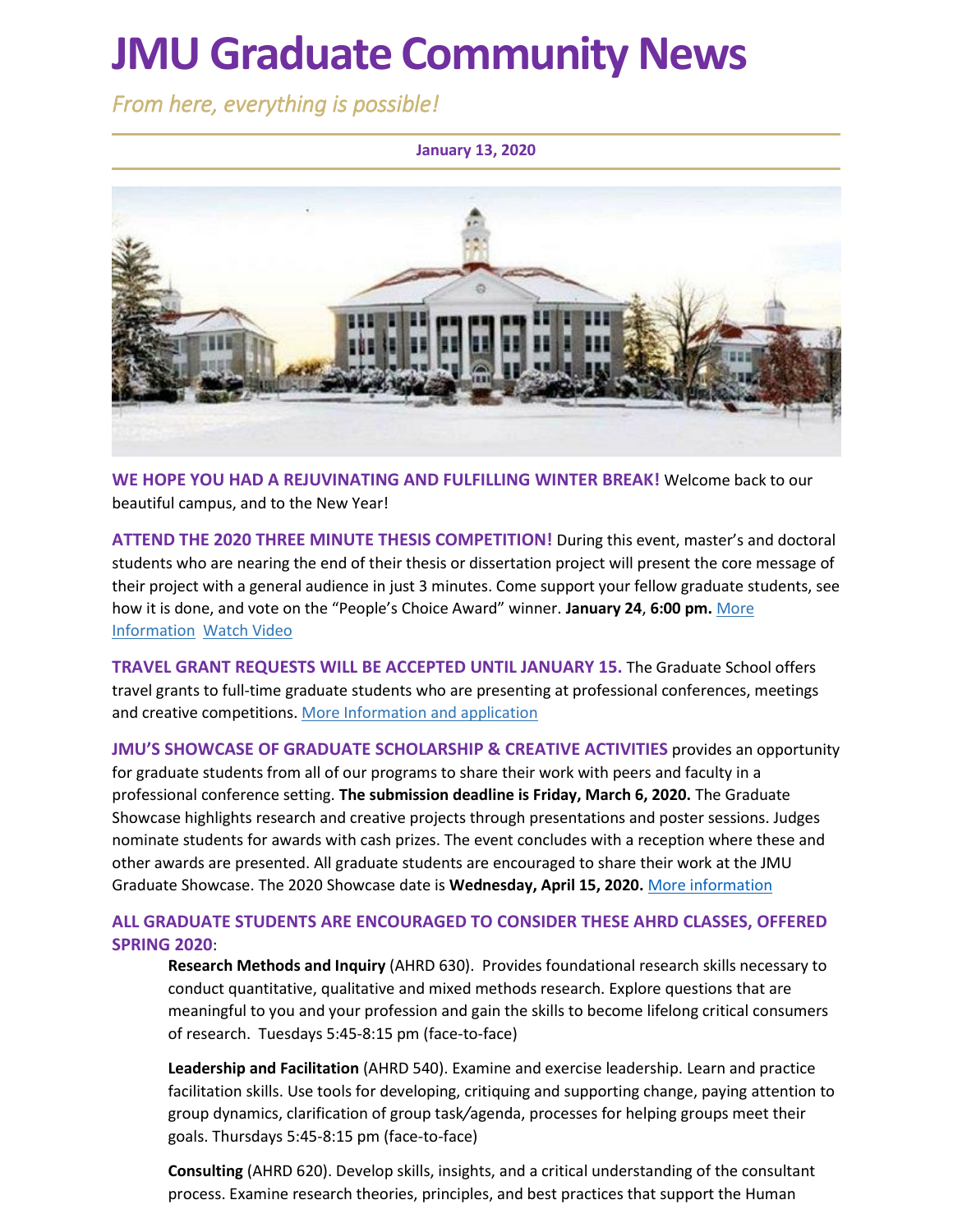Resource Development consulting process. Engage in the practice of HR consulting by designing and developing a consulting project. Mondays 5:45-8:15 pm (face-to-face)

**Principles of Instructional Design** (AHRD 610). Design, development, and implement technology-based instruction. Compare and contrast instructional models. Develop your approach to instruction that is appropriate for your workplace. Mondays 5:45-8:15 pm (online)

For more Information contact [Dr. Noorie Brantmeier](mailto:brantmnk@jmu.edu)

**SHARE YOUR CHALLENGING EXPERIENCES AND RECEIVE SUPPORT.** Help is available through a JMU community student support system called [REBOUND](https://sites.lib.jmu.edu/rebound/)**.** Share your personal stories of setbacks and how you were able to overcome them. Find support and resources to help you cope with current challenges, and read stories from others who have worked through similar difficult situations[. More](https://sites.lib.jmu.edu/rebound/)  [information](https://sites.lib.jmu.edu/rebound/)

**THE NATIONAL GRAD CRISIS LINE** is a resource for graduate students needing confidential counseling, crisis intervention, suicide prevention and information and referral services, provided by specially trained call-takers. [More Information](http://gradresources.org/crisis/) or call 1-800-472-3457.

**REGISTER FOR THE "INTER-PROFESSIONAL COLLABORATION IN SCHOOLS" WORKSHOP.** After completing this Virginia Institute for Autism workshop, participants will be able to effectively collaborate with school psychologists, special educators, and behavior analysts to address complex behavior problems. **January 17, 9-12 noon**, Madison Union, Warren 256. Cost: Student - \$15, Professional - \$60, NASP and BACB CEUs available. Sponsored by the JMU School Psychology Program. [Register](https://jmu.irisregistration.com/Form/ICS)

**THRIVE** is dedicated to providing meaningful support and growth opportunities for graduate students of diverse perspectives. Watch for THRIVE event notifications in your inbox, on the [THRIVE Facebook page,](https://www.facebook.com/ThriveJMU) and th[e THRIVE Website.](https://www.jmu.edu/grad/THRIVE/)

**THE COHEN CENTER GRADUATE SCHOLARS PROGRAM** is offering a special opportunity to those students with significant humanities and/or interdisciplinary components in their work. Students will participate in two workshops on proposing and presenting at professional meetings, then will present their work at a regional, national or international conference. After the successful completion of the program, participants will be eligible for up to a \$500 reimbursement for costs associated with making their presentation. Applications are due **January 15**. [More Information](https://www.jmu.edu/cohencenter/resources.shtml) Contact [Michael J. Klein](mailto:kleinmj@jmu.edu) with questions.

**NOMINATE A WOMAN OF DISTINCTION.** Who is a woman of distinction? She is a woman who inspires us through her dedication and innovation; her exemplary leadership and mentoring; her commitment to enhancing gender equity and inclusion. She is a woman who possesses passion for the people and places making up her everyday life, who breathes life and energy into our community. Is there a woman like this in your life? Nominate her for the 2019 Woman of Distinction Award! There are four nomination categories for the award: Instructional Faculty, A&P Faculty, Staff, and Students. **Submission deadline: February 3, at 9:00 am.** [More information](https://www.jmu.edu/diversity/programs-and-events/Woman-of-Distinction-Award.shtml)

**PLEASE REVIEW THE 2020 STUDENT HANDBOOK.** Changes have been made regarding the Sexual Misconduct Accountability Process and Sexual Misconduct Case Review procedures. It is the responsibility of every student to know and follow the policies outlined in the JMU Student Handbook along with federal, state, and local laws. [More information](https://www.jmu.edu/osarp/handbook/index.shtml)

**NEED A GRADUATE ASSISTANTSHIP OR A JOB?** There are currently 4 Graduate Assistantships, 40 Student Positions, and 9 wage positions posted on JMU Joblink. Most positions are open to full-time graduate students from all programs who have appropriate experiences and interest. [More Information](https://joblink.jmu.edu/)

**IN NEED OF FOOD FOR YOUR PANTRY, LUNCH OR DINNER?** The GSA, in conjunction with Campus Kitchen, reminds you that food is delivered to The Grad Lounge each Tuesday and Thursday. JMU's Campus Kitchen recovers food and connects it to people who need it. **Please provide your own Ziploc or**  other bag for transporting perishables. "Like" [JMU's GSA on Facebook](https://www.facebook.com/JMUGSA/) to get updates on deliveries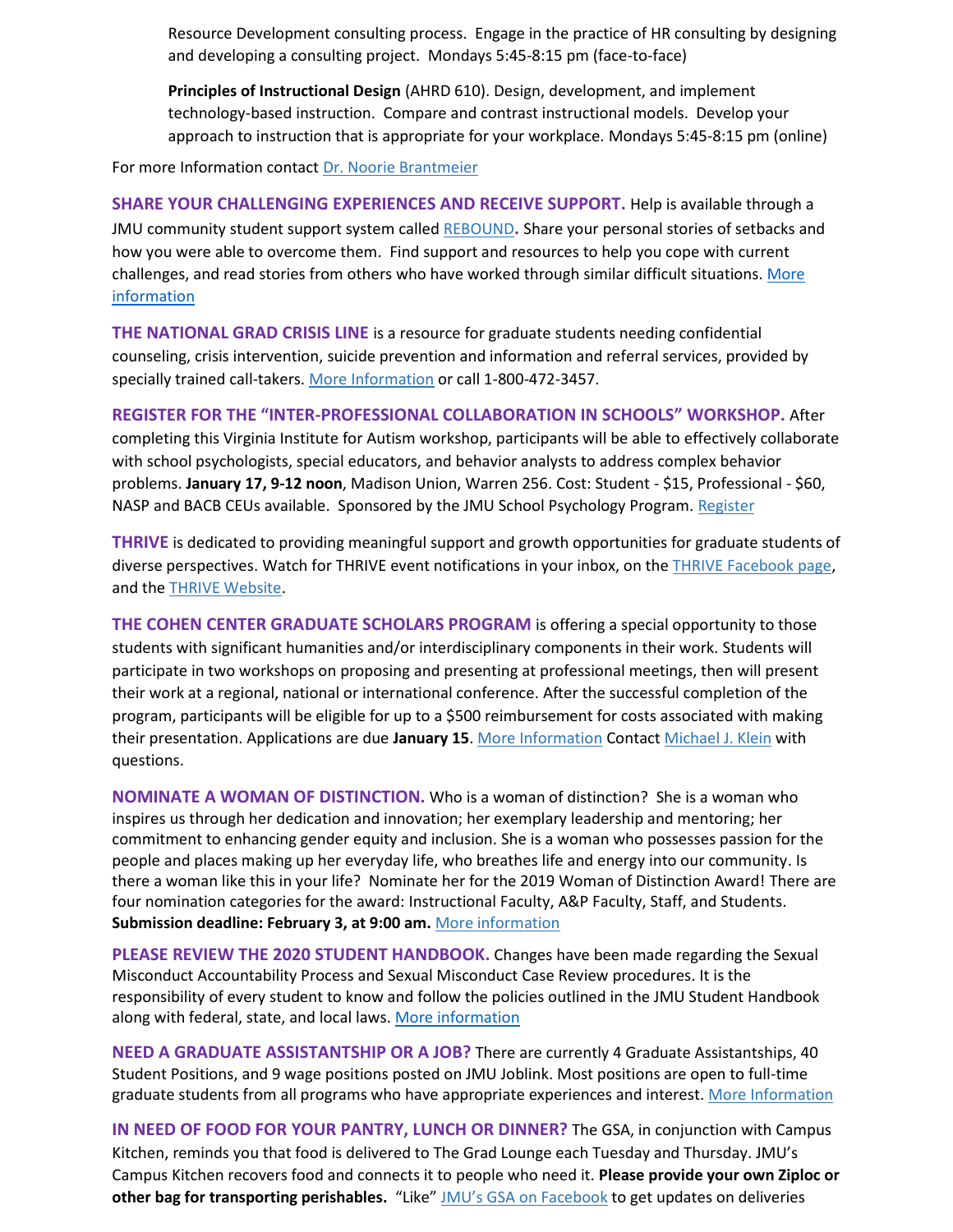### Upcoming Events

**THE 2020 THREE MINUTE THESIS COMPETITION!** Will be held on **Friday, January 24, at 6 pm** in Madison Hall. Come to support your fellow graduate school students and learn how it's done. [More](https://www.jmu.edu/grad/current-students/three-minute-thesis.shtml)  [information](https://www.jmu.edu/grad/current-students/three-minute-thesis.shtml)

**DIVERSIFYING SCHOLARSHIP RESEARCH CONFERENCE** featuring research by students and faculty on topics such as diversity, inequality. The goal of the event is to highlight research on marginalized topics and promote diversity in scholarly endeavors. Event date **Friday, February 21** at **UVA**[. More](https://uva.theopenscholar.com/diversifyingscholarship)  [Information](https://uva.theopenscholar.com/diversifyingscholarship)

**THE FUTURE OF WORK.** This Madison Vision Series event brings three JMU Alumni, who now work in senior leadership positions, back to campus for a lively panel discussion. February 6, 6 PM, Wilson Auditorium. [More information](https://www.jmu.edu/news/2020/01/07-the-future-of-work.shtml)

**PARTNERS IN PARENTING.** This monthly speaker series, developed by the Department of Psychology, provides education and connections for parents, focusing on a different theme each month. This group meets the **second Sunday** of each month throughout the academic year, from **6-7 pm**. For email updates or questions, please contact Natalie Kerr at [kerrna@jmu.edu.](mailto:kerrna@jmu.edu)

#### **[ADDITIONAL CAMPUS EVENTS](https://www.jmu.edu/events/)**

### Downtown Calendar

**BOOKS AND BREWS.** Sponsored by WMRA, the January session features Paul Bugas and Corban Hilling, discussing their co-authored book, Field Guide to Freshwater Fishes of Virginia. Everyone is welcome. Present your WMRA Member Card and receive a certificate for a complimentary beer. **January 14, 7-8 pm** at Pale Fire Brewing Co., 217 S Liberty St. #105, Harrisonburg.

**VIRGINIA'S DEATH PENALTY: THE FUTURE IS HISTORY.** Presented by Dale Brumfield, an awardwinning journalist, history columnist, author of nine books, and the field director for Virginians for Alternatives to the Death Penalty. Explore how the death penalty today relates to institutionalized racism and links to criminal justice in Virginia. **Friday, January 17, 7 pm** at Virginia Mennonite Retirement Community. [More information](https://tockify.com/events.visitharrisonburgva/detail/2581/1579305600000)

**DENTON BUILDING COMMUNITY MEETING.** Join Harrisonburg Downtown Renaissance for a community information session and learn how you can help prevent the historic Denton building from disappearing, **Tuesday, January 21, 6-8 pm** at Hotel Madison & Shenandoah Valley Conference Center. [More Information](https://www.facebook.com/events/816829058743698/)

**RALPH STANLEY II & THE CLINCH MOUNTAIN BOYS** will perform at Court Square Theater on **Friday, January 17 at 7 pm**. Doors open at 6 pm. [Tickets and More Information](https://www.valleyarts.org/performances/2020/1/17/ralph-stanley-ii-amp-the-clinch-mountain-boys)

### Graduate School Dates & Deadlines

| <b>Spring Term Classes Begin</b>                      | 1/13/20 |
|-------------------------------------------------------|---------|
| <b>Travel Grant Application Deadline</b>              | 1/15/20 |
| Dr. Martin Luther King, Jr. Holiday (No Classes Meet) | 1/20/20 |
| <b>Three Minute Thesis Competition</b>                | 1/24/20 |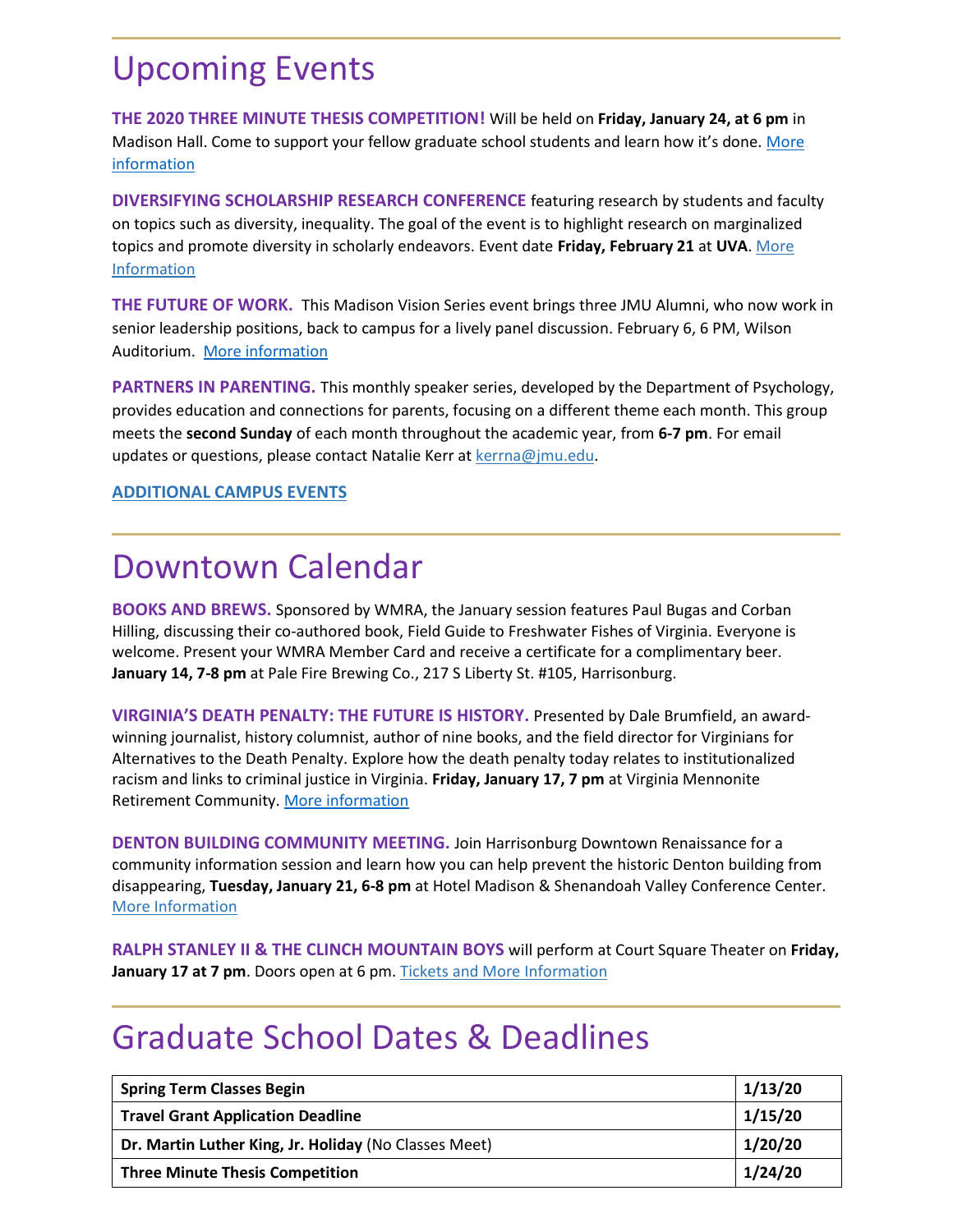| <b>Deadline to Add or Drop a Class</b>                                                                                                                                                                                                                                                                              | 1/21/20                       |
|---------------------------------------------------------------------------------------------------------------------------------------------------------------------------------------------------------------------------------------------------------------------------------------------------------------------|-------------------------------|
| <b>Deadline to Add with Departmental Permission</b><br>The student must register for the course on MyMadison. A permission only saves a seat<br>Semester/1 <sup>st</sup> Block<br>2 <sup>nd</sup> Block                                                                                                             | 1/30/20<br>4/1/20             |
| Withdraw with "W" Grade or Change a Course Credit Option<br>Student will receive a "W" if they withdraw between last day to add/drop and this date. After<br>this date they will receive an "F" unless other arrangements made with professor.<br><b>Semester</b><br>1 <sup>st</sup> Block<br>2 <sup>nd</sup> Block | 3/20/20<br>2/11/20<br>4/16/20 |

## Tips from TGS (The Graduate School)

**The Student Handbook**. It is the responsibility of every student to know and follow the policies outlined in the JMU Student Handbook along with federal, state, and local laws.

**Graduate Polices.** You are responsible to read and follow the graduate policies set forth in th[e Graduate](http://jmu.edu/catalog)  [Catalog.](http://jmu.edu/catalog) Important information regarding degree progress, including rules for successful progression and continuous enrollment are also on the [Graduate School website.](http://www.jmu.edu/grad/current-students/degree-progress/beginning.shtml)

**Approval of a Thesis or Dissertation Committee.** Students who are completing these sorts of projects must submit a signed approval form to The Graduate School by the second week of the semester in which the student first registers for thesis or dissertation credits. [Approval form](https://www.jmu.edu/grad/_files/CommitteeApprovalForm2017-18.pdf)

**Monitor your Dukes E-Mail account!** Official information is sent to each student's officia[l Dukes e-mail](http://www.jmu.edu/computing/helpdesk/selfhelp/DukesEmail.shtml)  [account.](http://www.jmu.edu/computing/helpdesk/selfhelp/DukesEmail.shtml) Check your @dukes.jmu.edu e-mail account on a regular basis.

**Monitor [MyMadison!](http://mymadison.jmu.edu/)** The *Student Center* i[n MyMadison](http://mymadison.jmu.edu/) is where you will find advising information, register for classes, and where you can view "*To Do Items"* that will keep you on track towards graduation. Use the Student Center to update your mailing address and cell phone number. It is *your responsibility* to maintain accurate contact information. Check your account regularly. Don't miss important information!

#### **Essential Links:**

- [Graduate School Website](http://www.jmu.edu/grad)
- [Graduate Policies](http://www.jmu.edu/catalog/index.shtml)
- [JMU Student Handbook](https://www.jmu.edu/osarp/handbook/index.shtml)
- [Forms for Graduate Students](http://www.jmu.edu/grad/current-students/graduate-forms.shtml)
- [Thesis Guidelines](http://www.jmu.edu/grad/current-students/thesis-dissertation/information.shtml)
- [Financial Aid Policies](https://www.jmu.edu/financialaid/)
- **[THRIVE Diversity Support Program](https://www.jmu.edu/grad/THRIVE/index.shtml)**

**Have Questions?** Please contact the following person if you have questions regarding:

| Assistantships/Scholarships                     | Boris Escalona (escalobd@jmu.edu) |
|-------------------------------------------------|-----------------------------------|
| Thesis/Dissertations                            | Laura Ryman (rymanle@jmu.edu)     |
| Graduation/Commencement/Transfer of Credit      | Kathryn Brown (wendelkt@jmu.edu)  |
| <b>Continuous Enrollment (Current Students)</b> | Laura Ryman (rymanle@jmu.edu)     |
| Initial Enrollment (Unable to Begin Program)    | Sheree Will (willsa@jmu.edu)      |
| <b>General Questions</b>                        | Pamela Bell (grad@jmu.edu)        |

We welcome suggestions for this newsletter, including events and opportunities. Please send your submission to [grad@jmu.edu.](mailto:grad@jmu.edu)